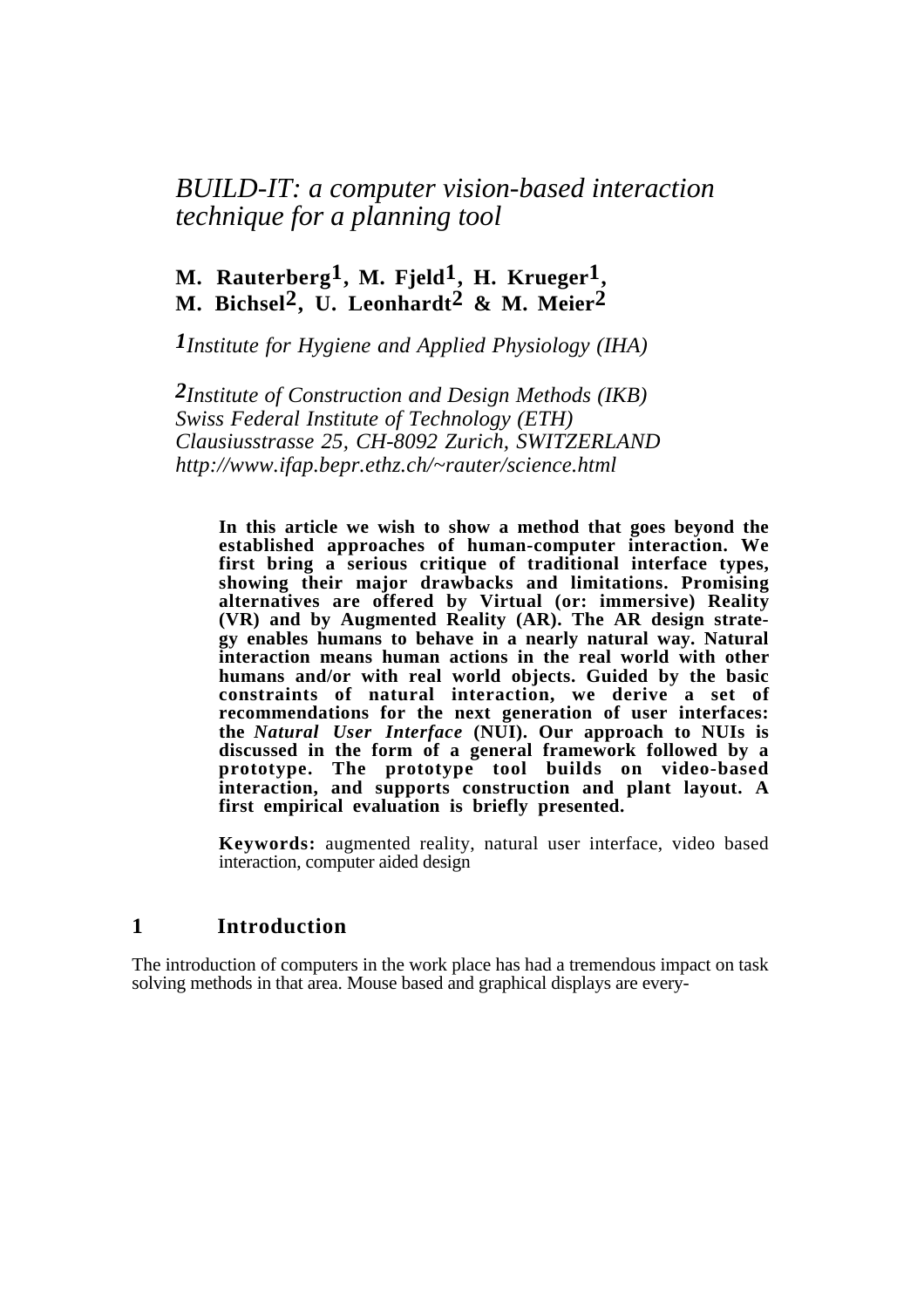where, the desktop workstations define the frontier between digital (computer) and analogue ('real') worlds. We spend a lot of time and energy transferring information between such worlds. This effort could be reduced by better integrating the virtual world of the computer with the real world of the user and vice versa.

In the past, several dialogue techniques were developed and are now in use. The following dialogue techniques and objects can be distinguished: command language, function key, menu selection, iconic, and window [15]. These five essential terms can be cast into three different *interaction styles:*

> • *Command language:* This interaction style (including action codes and softkeys) is one of the oldest way of interacting with a computer.

Pros: In the command mode the user has a maximum of direct access to all available functions and operations.

Cons: The user has no permanent feedback of all currently available function points.

• *Menu selection:* This includes rigid menu structures, pop-up and pull-down menus, fill-in forms etc. It is characterised by dual usage of the function keys. They support dialogue management as well as application functionality.

Pros: All available functions are represented by partly or fully visible interaction points.

Cons: Finding a function point deeper in the menu hierarchies is cumbersome.

• *Direct manipulation*: This type of interaction only took on weight as the bit mapped graphical displays were introduced. The development of this interaction style is based on the desktop metaphor, assuming that realistic depiction of the work environment (i.e. the desk with its files, waste-paper basket etc.) helps users adjust to the virtual world of electronic objects.

Pros: All functions are continuously represented by visible interaction points (e.g. mouse sensitive areas). The activation of intended functions can be achieved by directly pointing to their visible representations.

Cons: Direct manipulation interfaces have difficulty handling variables, or distinguishing the depiction of an individual element from a representation of a set or class of elements.

In all these traditional interaction styles the user cannot combine real world and virtual objects within the *same* interface space. Nor do they incorporate the human hands' enormous potential for interaction with real and virtual objects. This aspect was one of the basic incitements to develop data gloves and data suits. Users equipped with such artefacts can interact in an immersive, virtual reality (VR) system. Another reason to realise VR systems, was the emergence of the of head mounted displays with 3D output capabilities . However, VR systems are still subject to serious, inherent limitations, such as: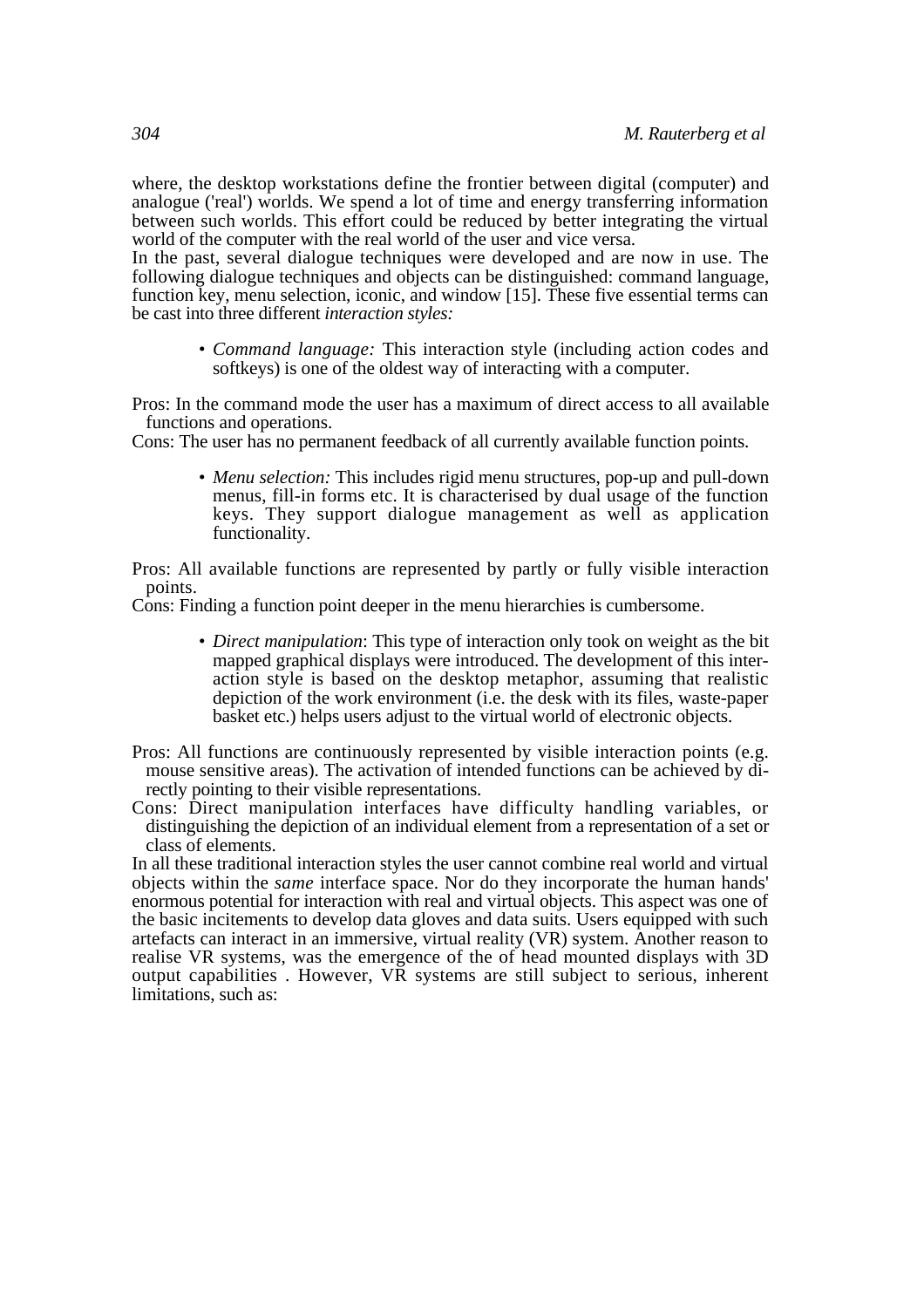- the lack of tactile and touch information, leading to a mismatch with the proprioceptive feedback. Special techniques are proposed to overcome this problem [4].
- the lack of depth perception, due to visual displays only generating 2D output. Many informational concepts offer a remake of the 3D impression by superimposing 2D pictures [12].
- a consistent delay in the user-computer control loop, often yielding severe problems with reference to the perceptual stability of the ear vestibular apparatus [5].
- an influence from communication on social interaction. A shared sound space, as well as a shared real social world, stimulates humans to mutual interaction [11].

The advantage, but at the same time disadvantage of immersive VR, is the necessity to put the user into a fully modelled, virtual world. Bringing users into the computer world, ignores their on-going interaction with the real world, because mixing of real and virtual objects is not yet possible. Nevertheless, humans are most of the time part of a real world where they interact with real objects and humans.

To overcome the drawbacks of immersive VR, the concept of *Augmented Reality* (AR) [18] was introduced. This approach is promising because it incorporates fundamental human skills: interaction with real world subjects and objects. Hence, the AR design strategy enables humans to behave in a nearly natural way; we call this way natural interaction.

Guided by the AR approach *and* the basic constraints of natural interaction, we derive a set of recommendations for the next generation of user interfaces: the *Natural User Interface* (NUI). The NUI approach is discussed in form of a general framework and in the form of a prototype. The prototype tool builds on video-based interaction, and supports construction and plant layout. A first empirical evaluation will be briefly presented.

#### **2 Behaviour in the Real World**

Interaction with real world objects is constrained by the laws of physics (e.g. matter, energy, mechanics, heat, light, electricity and sound). In a more or less similar way, human interaction is based on social and cultural norms.

*Task related activities* has been a topic in various behavioural approaches. Mackenzie [8] introduced prehensile behaviour as "... the application of functionally effective forces by the hand to an object for a task, given numerous constraints." Sanders [14] proposed certain classes of motor movements: "(1) *Discrete movements* involve a single reaching movement to a stationary target, such as reaching for a control or pointing to a word on a computer screen. Discrete movements can be made with or without visual control. (2) *Repetitive movements* involve a repetition of a single movement to a stationary target or targets. Examples include hammering a nail or tapping a cursor on a computer keyboard. (3) *Sequential movements* involve discrete movements to a number of stationary targets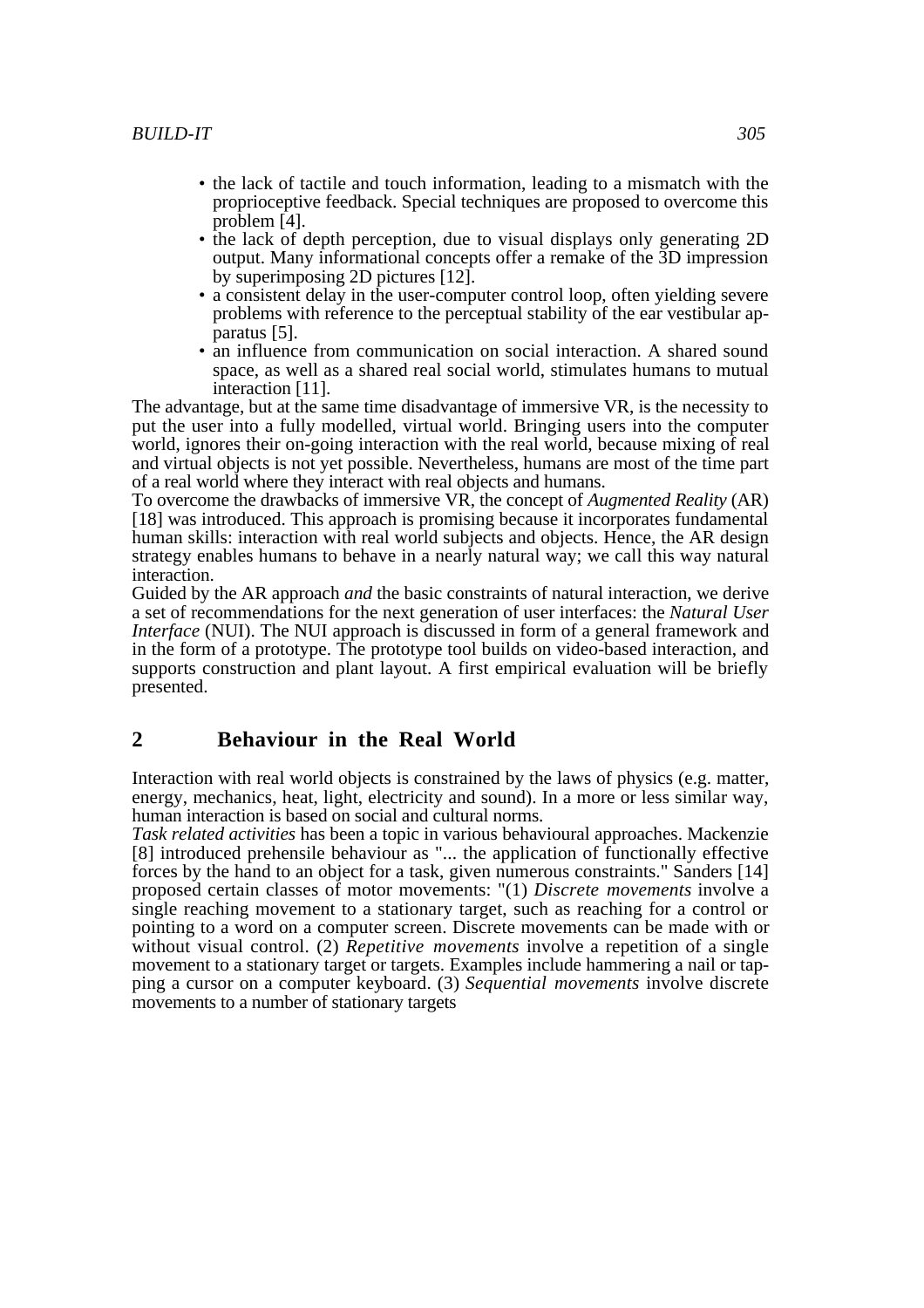regularly or irregularly spaced. Examples include typewriting or reaching for parts in various stock bins. (4) *Continuous movements* involve movements that require muscular control adjustments of some degree during the movement, as in operating the steering wheel of a car or guiding a piece of wood through a band saw. (5) *Static positioning* consists of maintaining a specific position of a body member for a period of time. Strictly speaking, this is not a movement, but rather the absence of movement. Examples include holding a part in one hand while soldering, or holding a needle to thread it".

In the context of this article we are primarily interested in purposeful motor activities. These activities are executed by a person to achieve some goal (in contrast to erroneous or exploratory behaviour). Actions (e.g. motor based movements) will be functionally, but not anatomically nor mechanically defined. The catching of a ball could be carried out by either the left or the right hand, the starting position of the approach and the catching position of the ball might change from one reach to the next, and no two reaching trajectories will look exactly alike. However, these movements are classified as the same action because they share the same function.

Following the argumentation of Fitzmaurice, Ishii and Buxton [7] a grasp-based user interface has the following advantages:

- it encourages two handed interactions
- shifts to more specialised, context sensitive input devices
- allows for more parallel input specification by the user
- leverages off of our well developed skills ... for physical object manipulations
- externalises traditionally internal computer representations
- facilitates interactions by making interface elements more 'direct' and more 'manipulable' by using physical artefacts
- affords multi-person, collaborative use.

Summarising the above discussion about real world behaviour, we come to the following design recommendation: To enhance human computer interaction, users must be able to behave in a *natural way*, bringing into action all of their body parts (e.g. hands, arms, face, head and voice). To interpret all of these expressions we need very powerful and intelligent pattern recognition techniques.

#### **3 A Framework for Natural User Interfaces (NUI)**

Augmented Reality (AR) recognises that people are used to the real world, which strictly cannot be reproduced by a computer. AR is based on the real world, augmented by computer characteristics. It is the general design strategy behind "Natural User Interfaces" (NUI) [13].

A NUI based system supports the fusion of real and virtual objects. It understands visual, acoustic and other human input forms. It also recognises physical objects and human actions like speech and hand writing in a natural way. Its output is based on pattern projection such as video, holography, speech synthesis and 3D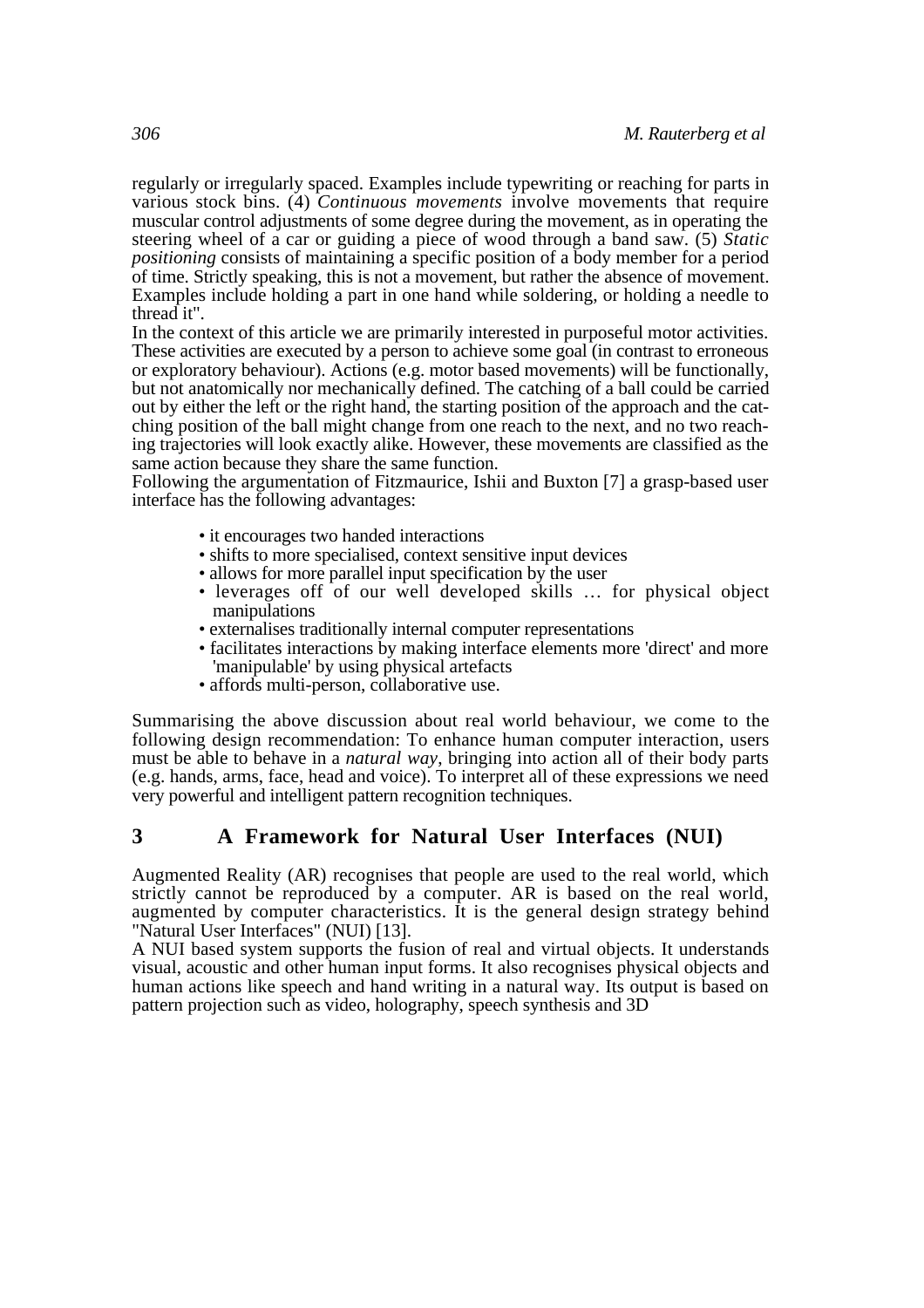audio strips. NUI necessarily implies inter-referential I/O [6], meaning that the same modality is used for input and output. Hence, a projected item can be referred directly by the user as part of his or her non-verbal input behaviour. Figure 1 gives an overview of what a NUI based system could look like.

The spatial position of the user is monitored by one or more cameras. This could also create a stereoscopic picture for potential video conference partners. Speech and sound is recorded by several microphones, enabling the system to maintain an internal 3D user model. From above, a close-up camera permanently records the state of the user activity taking place in the horizontal working area. In this very area, virtual and physical objects are fully integrated.



**Figure 1**: Architecture of a Natural User Interface.

The set-up of several parallel input channels makes it possible to communicate multiple views to remote partners, such as a 3D face view [17], and a view of shared work objects [20]. Multimedia output is provided by a) the vertical display, b) the projection device illuminating the working area, and c) a multichannel audio system. Free space in the communication area can be used for other work (see Figure 1). Of course, traditional I/O devices can be added on. As required by Tognazzini [16], NUIs are multimodal, so users are allowed to (re-)choose their personal and appropriate interaction style at any moment.

Since humans often and easily manipulate objects in the real world with their hands, they have a natural desire to bring in this faculty when interacting with computers. NUIs allow users to interact with real and virtual objects on the working area in a 'literally' direct manipulative way. Since the working area is basically horizontal, the user can place real objects onto its surface. So there is a direct mapping of the real, user manipulated object onto its corresponding virtual object. We can actually say that perception and action space coincide, which is a powerful design criterion, discovered and empirically validated by Rauterberg [10].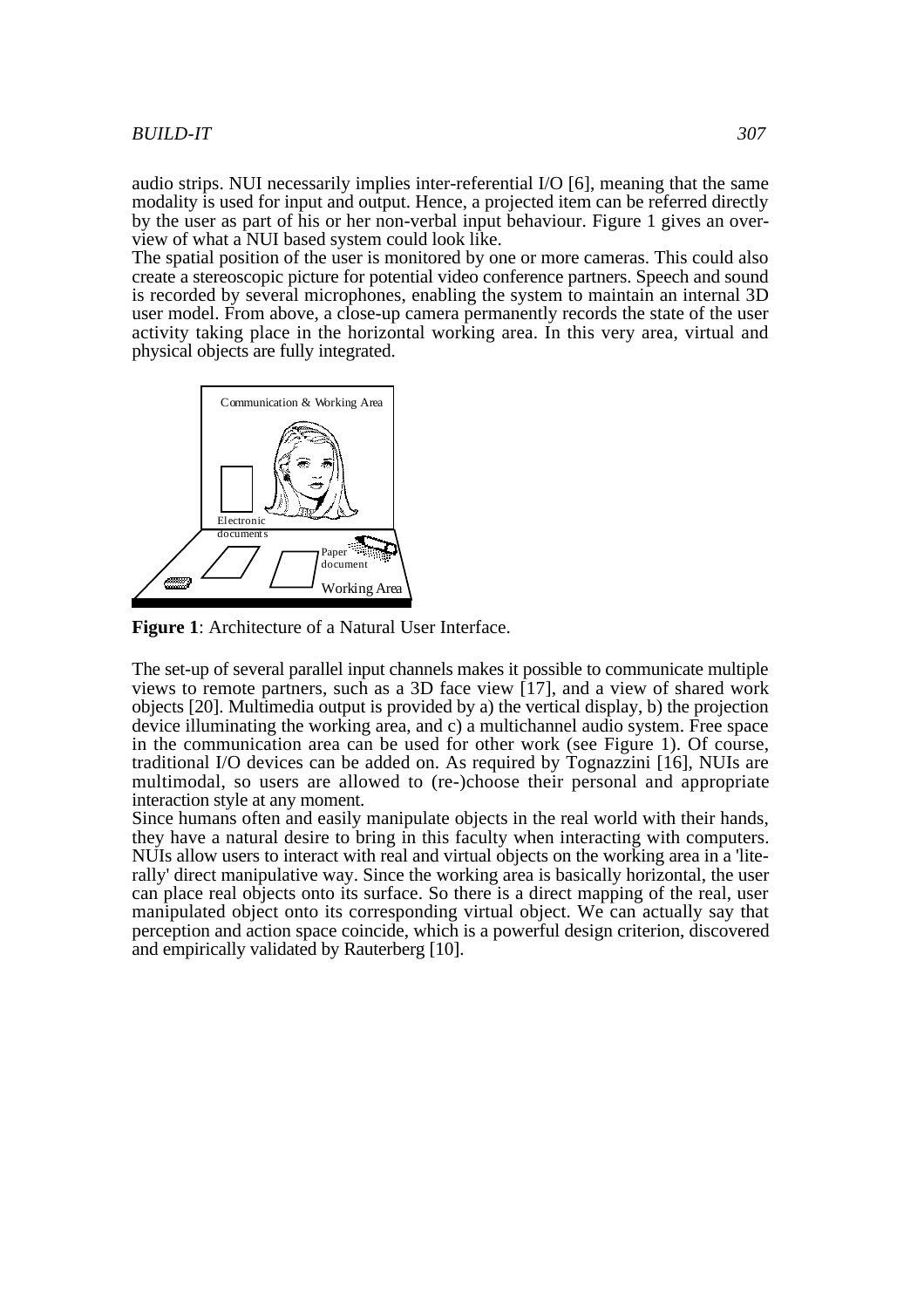# **4 The prototype "Build-it"**

In a first step, we designed a system primarily based on the concept of NUIs. However, we did not support the communication aspects of a computer based, cooperative work environment. As our task context, we chose that of planning activities for plant design. A prototype system, called "BUILD-IT", was realised. This is an application that supports engineers in designing assembly lines and building plants. The realised design room (see Figure 2) enables users, grouped around a table, to interact in a space of virtual and real world objects. The vertical working area in the background of Figure 2, gives a side view of the plant. In the horizontal working area there are several views where the users can select and manipulate objects.



**Figure 2**: The design room of BUILD-IT.

The hardware comprises seven components:

- A table with a white surface is used as horizontal working area.
- A white projection screen provides the vertical working area.
- An ASK 960 high resolution LCD projector projects the horizontal views vertically onto the table.
- An ASK 860 high resolution LCD projector projects the vertical view horizontally onto the projection screen.
- A CCD camera with a resolution of 752(H) by 582(V) pixels looks vertically down to the table.
- A brick, size 3cm x 2cm x 2cm, is the physical interaction device (the universal interaction handler).
- A low-cost Silicon Graphics Indy (IP22 R4600 133MHz processor and standard Audio-Video Board) provides the computing power for digitising the video signal coming from the camera, analysing the user interactions on the table, and rendering the interaction result in the two views.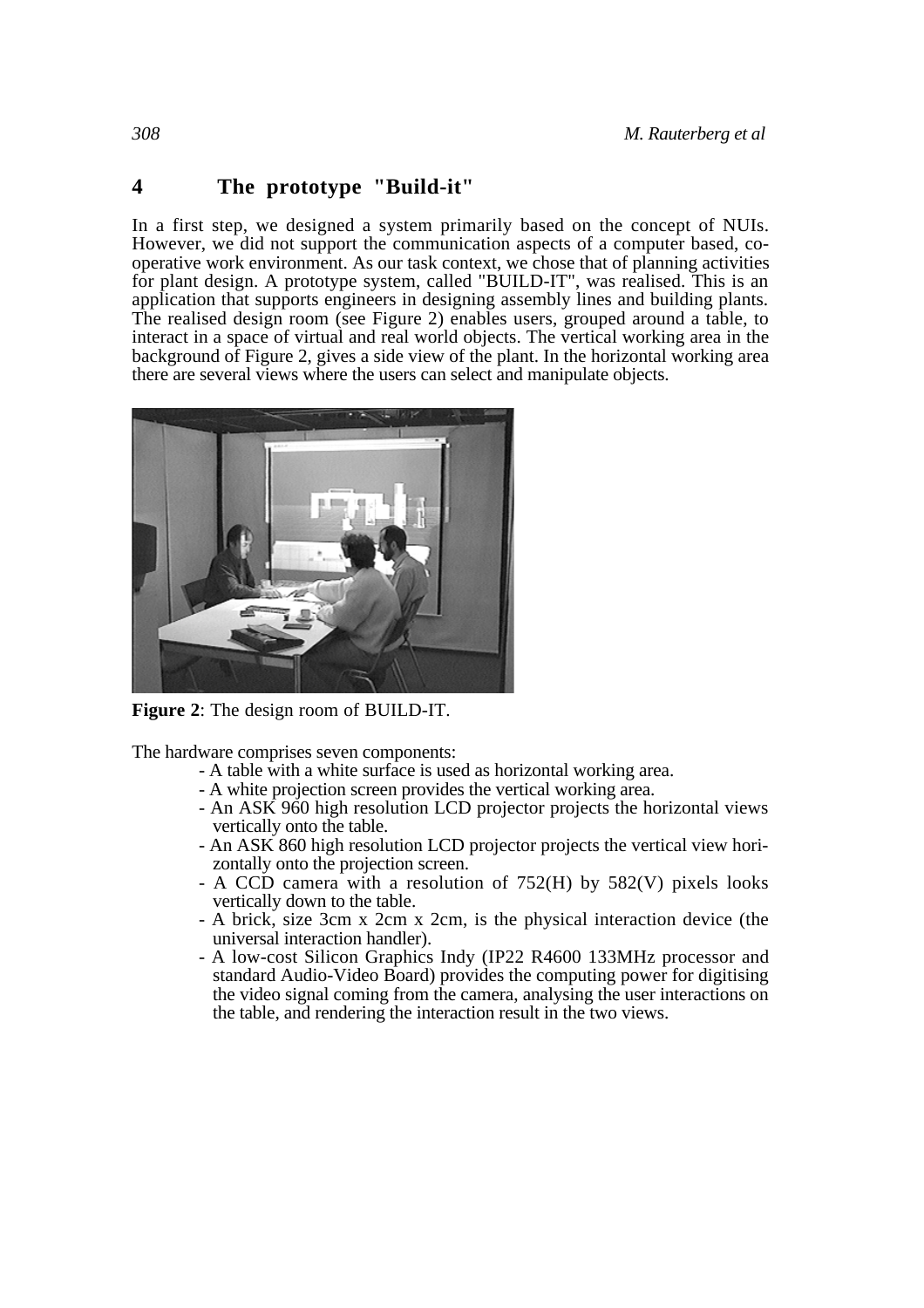The software consists of two independent processes communicating via socket connection:

- A real time process for analysis of the video images. This process extracts and interprets contours of moving objects [2, 3], and determines the position and orientation of the universal interaction handler (the brick).
- An application built upon the multi-media framework MET++ [1]. Based on the position and orientation of the interaction handler, it interprets user actions. It modifies a virtual scenario, and renders the above (and side) view of the new scenario via the vertical (and horizontal) projector (Figure 2).

The application is designed to support providers of assembly lines and plants in the early design processes. It can read and render arbitrary CAD models of machines in VRML format. The input of a 3D model of the virtual objects is realised by connecting BUILD-IT with the CAD-System CATIA. Thus, the original CAD-models were imported into BUILD-IT.

Geometry is not the single aspect of product data. There is a growing need to interact in other dimensions, like cost, configurations and variants. Therefore, it will be possible to send and receive additional metadata from BUILD-IT.



**Figure 3**: a) The two working areas and their views. b) The object menu (white), the above view (grey), and the user hand moving the interaction handler (the brick).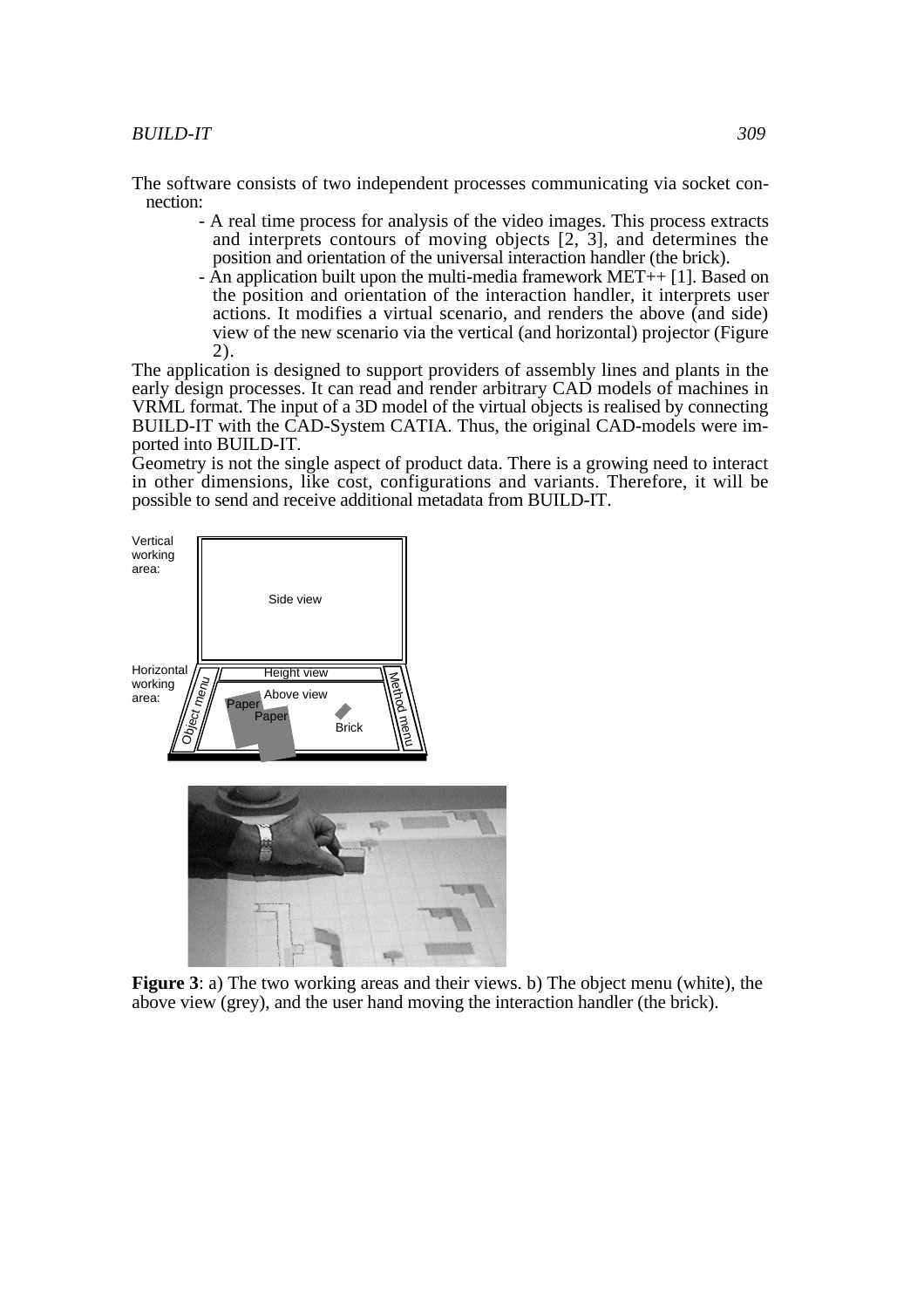BUILD-IT currently features following user (inter-) actions (Figures 3, 4, 5):

- Selection of a virtual object (e.g. a specific machine) in a 'virtual machine store' by placing the interaction handler onto the projected image of the machine in the object menu.
- Positioning of a machine in the virtual plant by moving the interaction handler to the preferred position in the above view of the plant layout.
- Rotation of a machine is supported through a coupling of the machine and brick orientation.
- Fixing the machine by covering the surface of the interaction handler with the hand and removing it.



**Figure 4**: This cycle gives the three basic steps for user manipulations with the interaction handler (the brick).

- Re-selection of a machine by placing the interaction handler onto the specific machine in the above view.
- Deleting the machine by moving it back into the object menu (the virtual machine store).
- Printing of the views, offered by a method menu icon.
- Saving of the working area contents, also offered by a method menu icon.
- Modification of object size and height by operators in the method menu applied on objects in the above view.
- Direct modification of object altitude in the height view.
- Scrolling of above view and menus.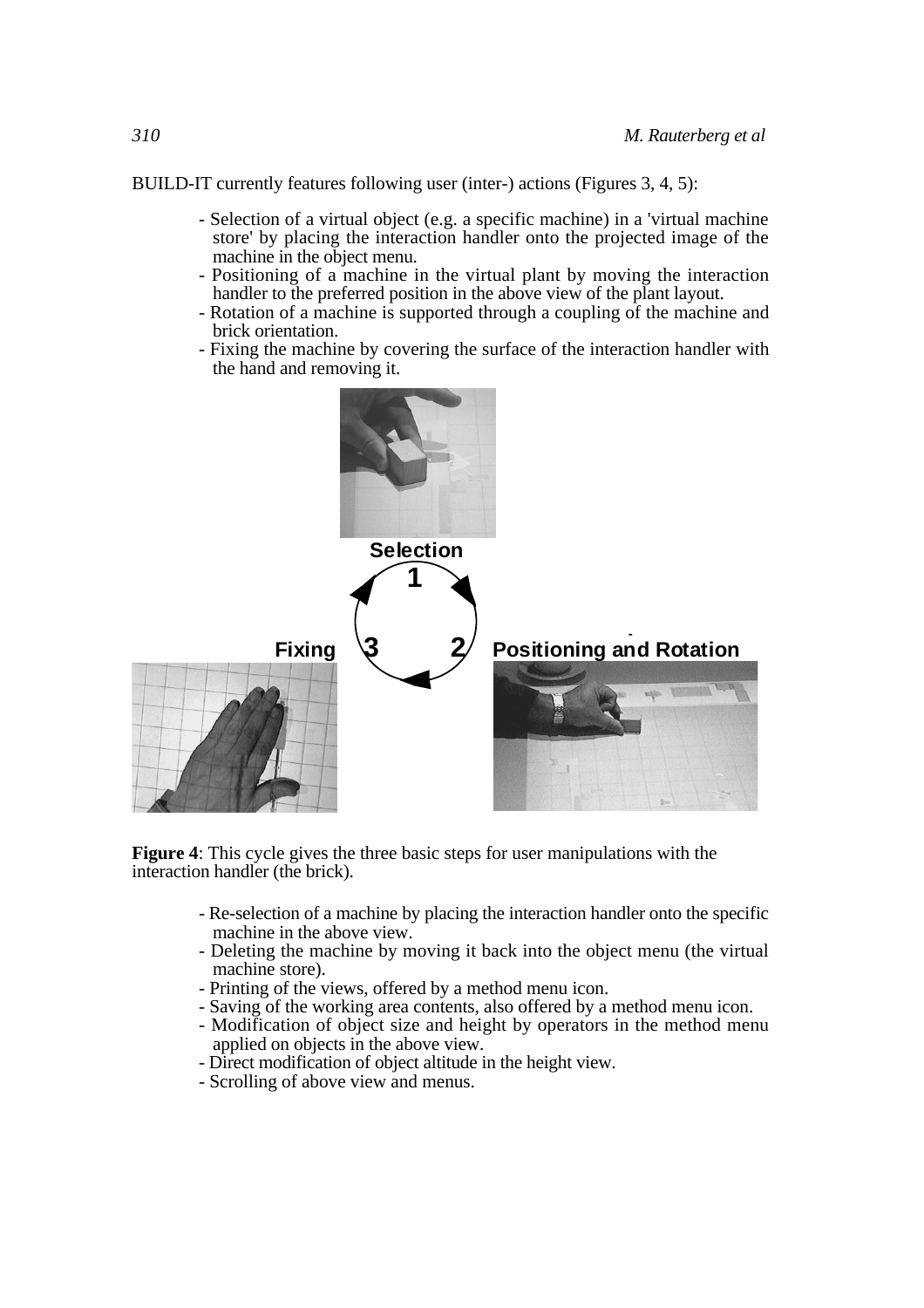- Automatic grouping of two or more objects along predefined contact lines within the above view.

In the above view (Figure 3b) the user is permanently given a look from far above, giving the impression of a 2D situation. The camera is picked up in the method menu and manipulated like any other virtual object (Figure 5a).



**Figure 5**: a) The above view showing the position of the camera and the robot etc. b) Side view perspective of the robot etc. as seen with the same camera setting.

In the side view (Figure 5b) a perspective is offered that gives the user an impression of a virtual human looking at a real situation. As the user moves the camera around, a real time update of the side view takes place.

# **5 First empirical evaluation**

The system has been empirically tested with managers and engineers from companies producing assembly lines and plants. These tests showed that the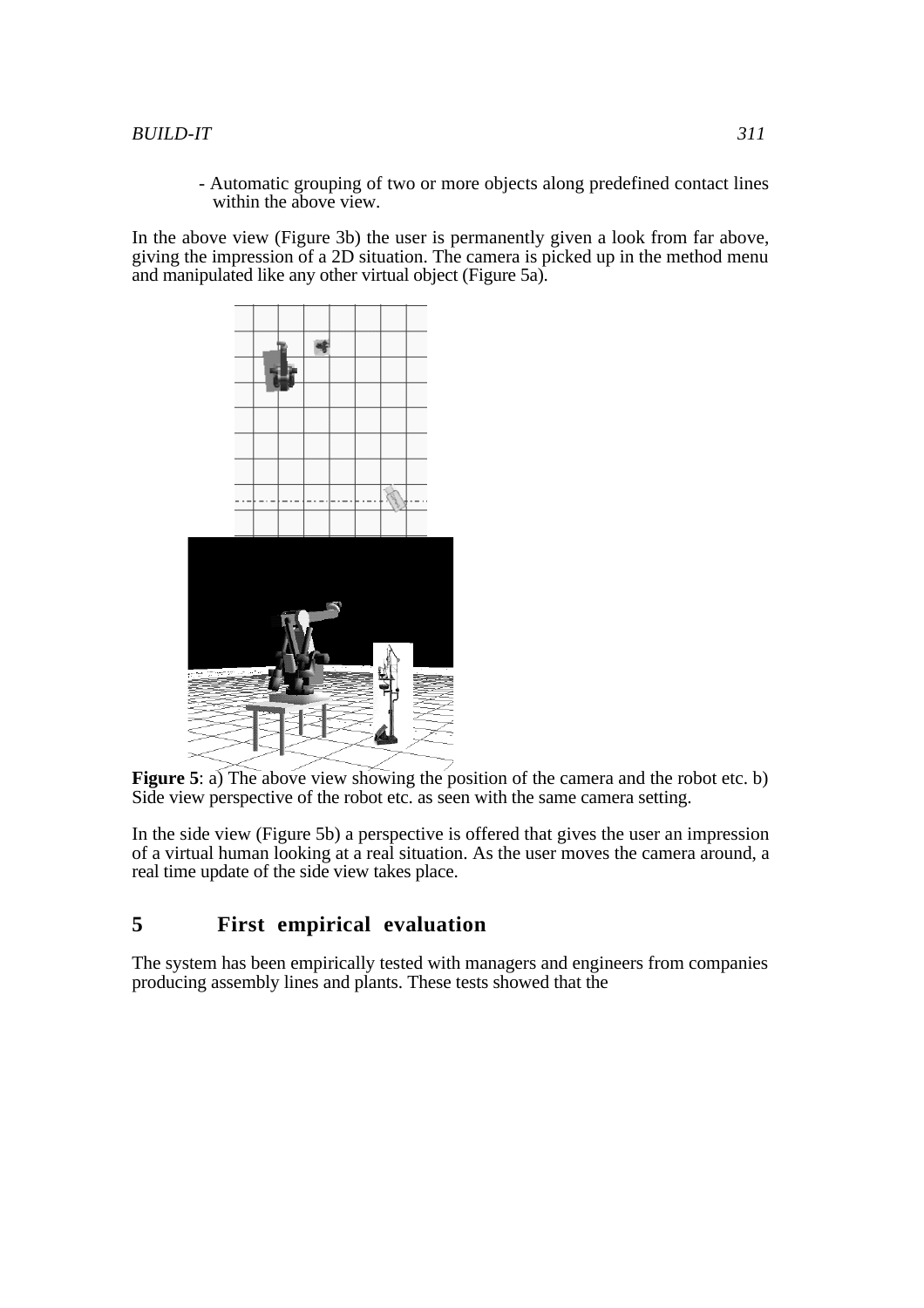system is intuitive and enjoyable to use as well as easy to learn. Most persons were able to assemble virtual plants after only 30 seconds of introduction to the system.

Some typical user comments were:

- The concept phase is especially important in plant design since the customer must be involved in a direct manner. Often, partners using different languages sit at the same table. This novel interaction technique will be a means for completing this phase efficiently and almost perfectly.
- This is a general improvement of the interface to the customer, in the offering phase as well as during the project, especially in simultaneous engineering projects.
- A usage of the novel interaction technique will lead to a simplification, acceleration, and reduction of the iterative steps in the start-up and concept phase of a plant construction project.

#### **6 Conclusion**

One of the most interesting benefits of a NUI-based interface is the possibility to combine real and virtual objects in the same interaction space [7, 16, 19]. Taking this advantage even further, we will implement two or three interaction handlers, allowing simultaneous interaction of several users grouped at one single table.

With this new interaction approach, customers whether CAD experts or not, can equally take part in discussions and management of complex 3D objects. Products and technical descriptions can easily be presented, and new requirements are realised and displayed within short time. The virtual camera allows a walk-through of the designed plant. Such inspection tours can give invaluable information about a complex system. In the near future, one could imagine a direct, NUI-based information flow between customers and large product databases. It is conceivable that users wanting to change one detail of a machine, will have several configuration options presented on their

table. As soon as one has been selected, the exact configuration cost will be calculated

#### **References**

and displayed.

- [1] Ackermann P: Developing Object-Oriented Multimedia Software Based on the MET++ Application Framework. Heidelberg: dpunkt Verlag für digitale Technologie, 1996.
- [2] Bichsel M: Illumination Invariant Segmentation of Simply Connected Moving Objects. 5th British Machine Vision Conference, University of York, UK, September 13-16, 1994, pp. 459-468.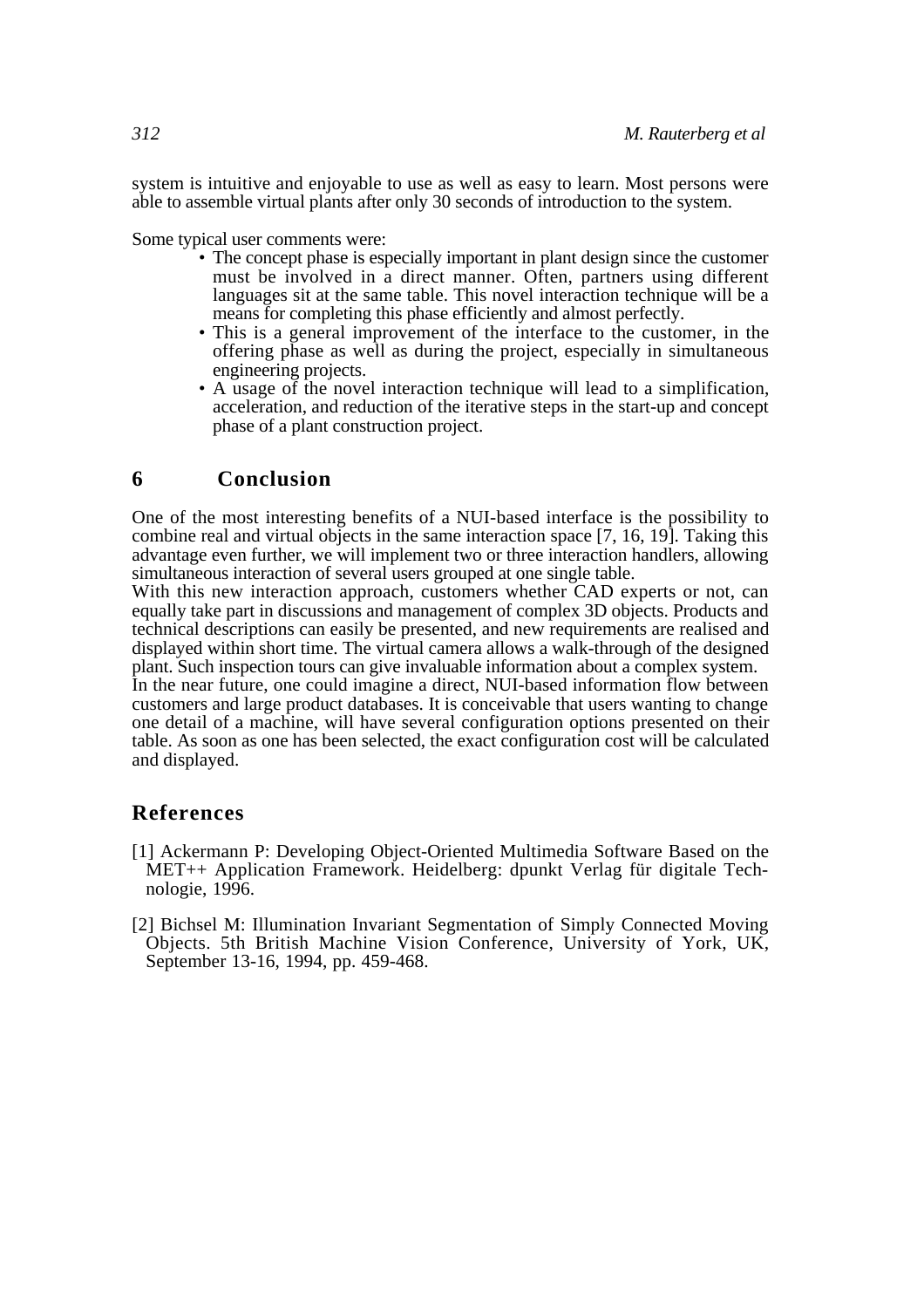- [3] Bichsel M: Segmenting Simply Connected Moving Objects in a Static Scene. Transactions on Pattern Recognition and Machine Intelligence (PAMI), Vol. 16, No. 11, Nov. 1994, pp. 1138-1142.
- [4] CyberTouch, Virtual Technologies Inc., 2175 Park Boulevard, Palo Alto, CA.
- [5] DIVE Laboratories Inc: Health and HMDs. On URL: http://www.divelabs.com /deeper.html
- [6] Draper S: Display Managers as the Basis for User-Machine Communication. In Norman D, Draper S (eds.) User Centered System Design. Lawrence Erlbaum, 1986, pp. 339-352.
- [7] Fitzmaurice G, Ishii H, Buxton W: Bricks: Laying the Foundations for Graspable User Interfaces. In Proc. of the CHI ´95, 1995, pp. 442-449.
- [8] MacKenzie C, Iberall T: The grasping hand. Elsevier, 1994.
- [9] Newman W, Wellner P: A Desk Supporting Computer-base Interaction with Paper Documents. In Proc. of the CHI ´92, 1992, pp. 587-592.
- [10] Rauterberg M., Über die Quantifizierung software-ergonomischer Richtlinien. PhD Thesis, University of Zurich, 1995.
- [11] Rauterberg M, Dätwyler M, Sperisen M: From Competition to Collaboration through a Shared Social Space. In: Proc. of East–West Intern. Conf. on Human– Computer Interaction (EWHCI '95), 1995, pp. 94-101.
- [12] Rauterberg M, Szabo K: A Design Concept for N-dimensional User Interfaces. In Proc. of 4th Intern. Conf. INTERFACE to Real & Virtual Worlds, 1995, pp. 467- 477.
- [13] Rauterberg M, Steiger P: Pattern recognition as a key technology for the next generation of user interfaces. In Proc. of IEEE International Conference on Systems, Man and Cybernetics--SMC'96 (Vol. 4, IEEE Catalog Number: 96CH35929, pp. 2805-2810). Piscataway: IEEE.
- [14] Sanders M, McCormick E: Human Factors in Engineering and Design. McGraw Hill, 1993.
- [15] Shneiderman B: Designing the User Interface. Addison-Wesley, Reading MA, 1987.
- [16] Tognazzini B: Tog on Software Design. Addison-Wesley, Reading MA, 1996.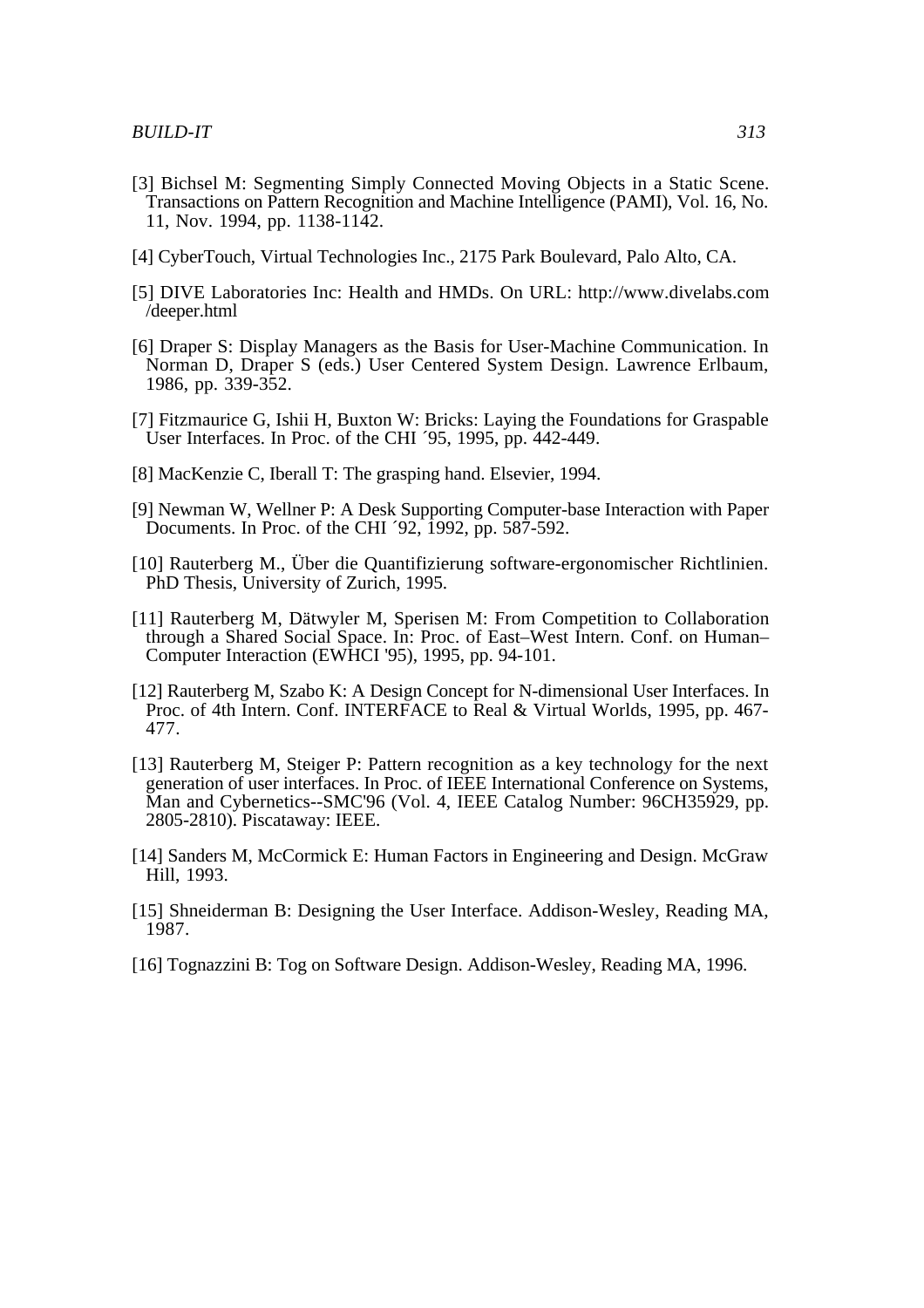- [17] Watts L, Monk A: Remote assistance: a view of the work and a view of the face?. In Proc. of the CHI´96 Companion, 1996, pp. 101-102.
- [18] Wellner P, Mackay W, Gold R: Computer-Augmented Environments: Back to the Real World. Communications of the ACM, 36(7), 1993, pp. 24-26.
- [19] Wellner P: Interacting with Paper on the Digital Desk. Communications of the ACM, 36(7), 1993, pp. 87-96.
- [20] Whittaker S: Rethinking video as a technology for interpersonal communications: theory and design implications. Intern. Journal of Human-Computer Studies, 42, 1995, pp. 501-529.